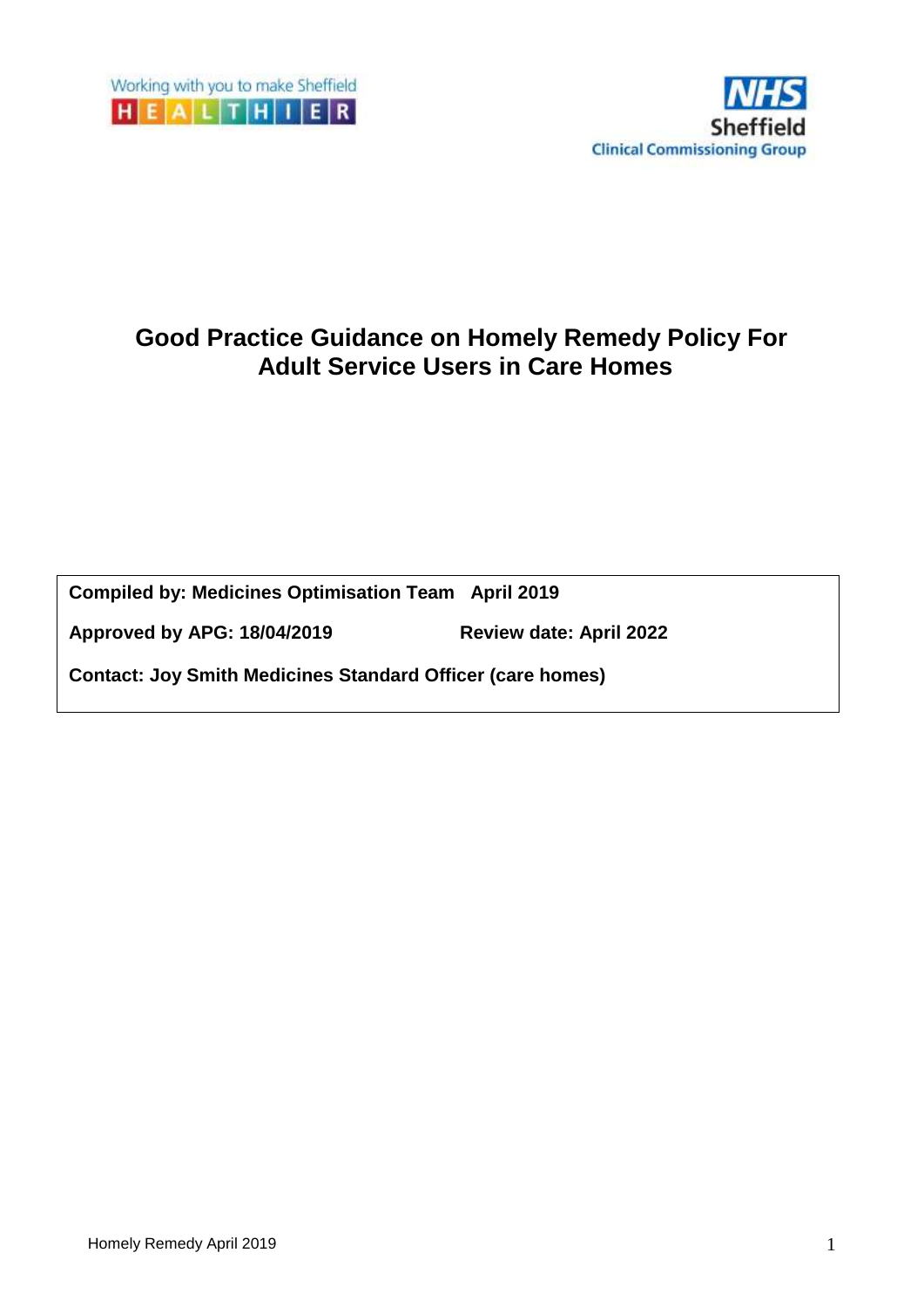# **Good Practice Guidance on Homely Remedy Policy For Adult Service Users in Care Homes**

This good practice guidance is intended to be used as a framework for care home managers to adapt when writing their own Homely Remedy Policy.

**Definition -** A homely remedy is a medicinal preparation used to treat minor ailments, which can be bought over the counter and does not require a prescription.

A small stock of preparations may be held at the care home for administration to service users with minor ailments. Giving homely remedies should help to prevent any unnecessary GP visits for minor ailments listed below.

There is a recognised duty of care by care staff to be able to make an appropriate response to symptoms of a minor nature e.g. toothache.

- Only stock purchased by the care home for administration under the 'Homely Remedy Policy' may be used.
- Only the named preparations listed in the policy may be administered without a prescription.
- Products labelled for a particular resident (i.e. for whom a prescription has been issued) **must not** be given to another service user as a homely remedy.
- Bulk prescribing cannot be used for homely remedies. (Guidance on bulk prescribing is available on request).

This guidance covers the treatment of **mild pain**, **sore throat and diarrhoea.** Restricting this guidance to three minor ailments will promote a manageable homely remedy policy. However, following discussion and agreement with the prescriber, care homes may wish to incorporate additional conditions and remedies in their individual homely remedy policies.

No products requiring invasive administration, e.g. suppositories should be included nor is it appropriate to include products that take up to 48 hours to work, e.g. lactulose. External preparations are also best excluded from the homely remedy policy as they should ideally be used by an individual to avoid cross contamination.

Extra information is provided in the Information Pack for Care Homes on managing a variety of minor illness found here: <https://www.intranet.sheffieldccg.nhs.uk/medicines-prescribing/care-homes.htm>

NHS 111 Online: - <https://111.nhs.uk/> National Care Forum: <http://www.nationalcareforum.org.uk/documentLibraryDocument.asp?ID=264>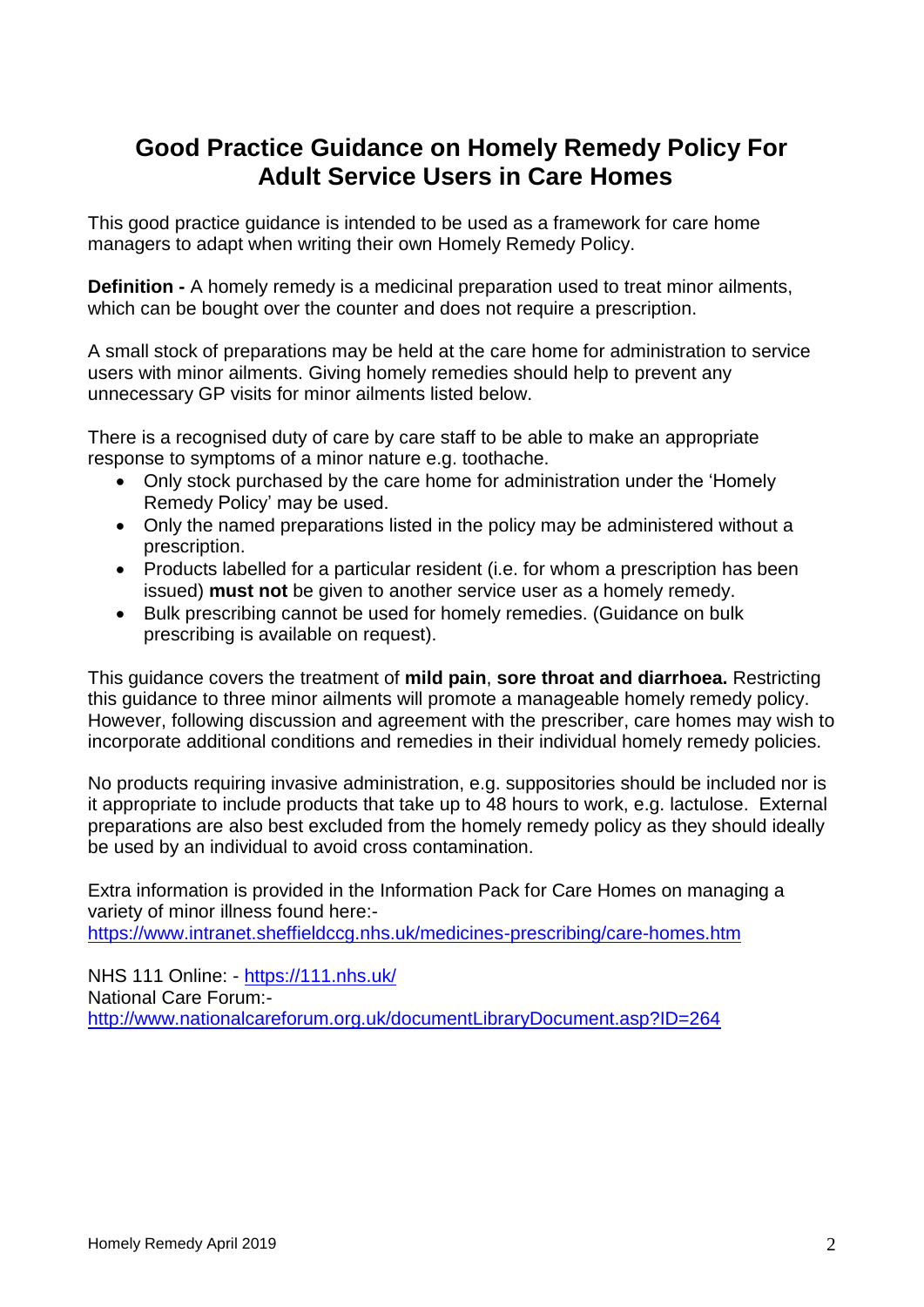# **Care Home Staff**

## **Good Practice 1- authorising the administration of a homely remedy**

- The homely remedy medicines should be agreed locally with the GP and restricted to a limited list to reduce the risk of adverse reactions and interaction with prescribed medication. It is at the GP's discretion that certain drugs may be added to or omitted from the list (see [appendix 1\)](#page-5-0).
- Homely remedies can only be administered to service users if the GP has signed an authorisation form held at the care home. This form identifies which homely remedies can be administered to residents in that home (see appendix 3)
- Where possible, it is good practice to request the GP to endorse their agreement to the care homes individual homely remedy policy and procedure.
- The decision to give a homely remedy should be made by a senior member of staff in response to a service user's need.
- It is the responsibility of the senior member of staff to check that administration of the homely remedy is appropriate. If there is any uncertainty, the usual dispensing pharmacist should be consulted since the pharmacy that supplies the service user's medication will have a record of medication dispensed and will be able to advise about the appropriateness of the homely remedy.
- For any cases of diarrhoea refer to standard infection control precautions ( also see Information Pack for Care Homes [https://www.intranet.sheffieldccg.nhs.uk/Downloads/Medicines%20Management/Ca](https://www.intranet.sheffieldccg.nhs.uk/Downloads/Medicines%20Management/Care%20Homes/InformationPackForCareHomesInSheffieldAug2018.pdf) [re%20Homes/InformationPackForCareHomesInSheffieldAug2018.pdf](https://www.intranet.sheffieldccg.nhs.uk/Downloads/Medicines%20Management/Care%20Homes/InformationPackForCareHomesInSheffieldAug2018.pdf)
- Prior to administering the homely remedy establish, where possible:
	- o this remedy is not already prescribed for the resident
	- o that the resident has no potentially serious symptoms
	- o past medical and drug history
	- o any known allergies
	- o what medicines the resident has used in past for these particular symptoms
	- o that the resident or their advocate consents to the treatment
	- o that the resident or their advocate is aware that the medicine is not prescribed, but has been agreed by the GP and/or dispensing pharmacist
	- $\circ$  the maximum duration of treatment allowed
- The use of the homely remedy should be reviewed periodically, at least every 6 months or earlier where there are changes to the medication regimen or episode of hospitalisation for an individual care home resident.
- In the rare event of any adverse reaction to any of the homely remedies administered the GP/ Out of Hours doctor is informed immediately.
- Products labelled for an individual resident, i.e. for whom a prescription has been issued, must not be given to another resident as a homely remedy. Nor should those purchased by a resident for their personal use be administered to other residents.
- Bulk prescribing is not a suitable way of obtaining homely remedies.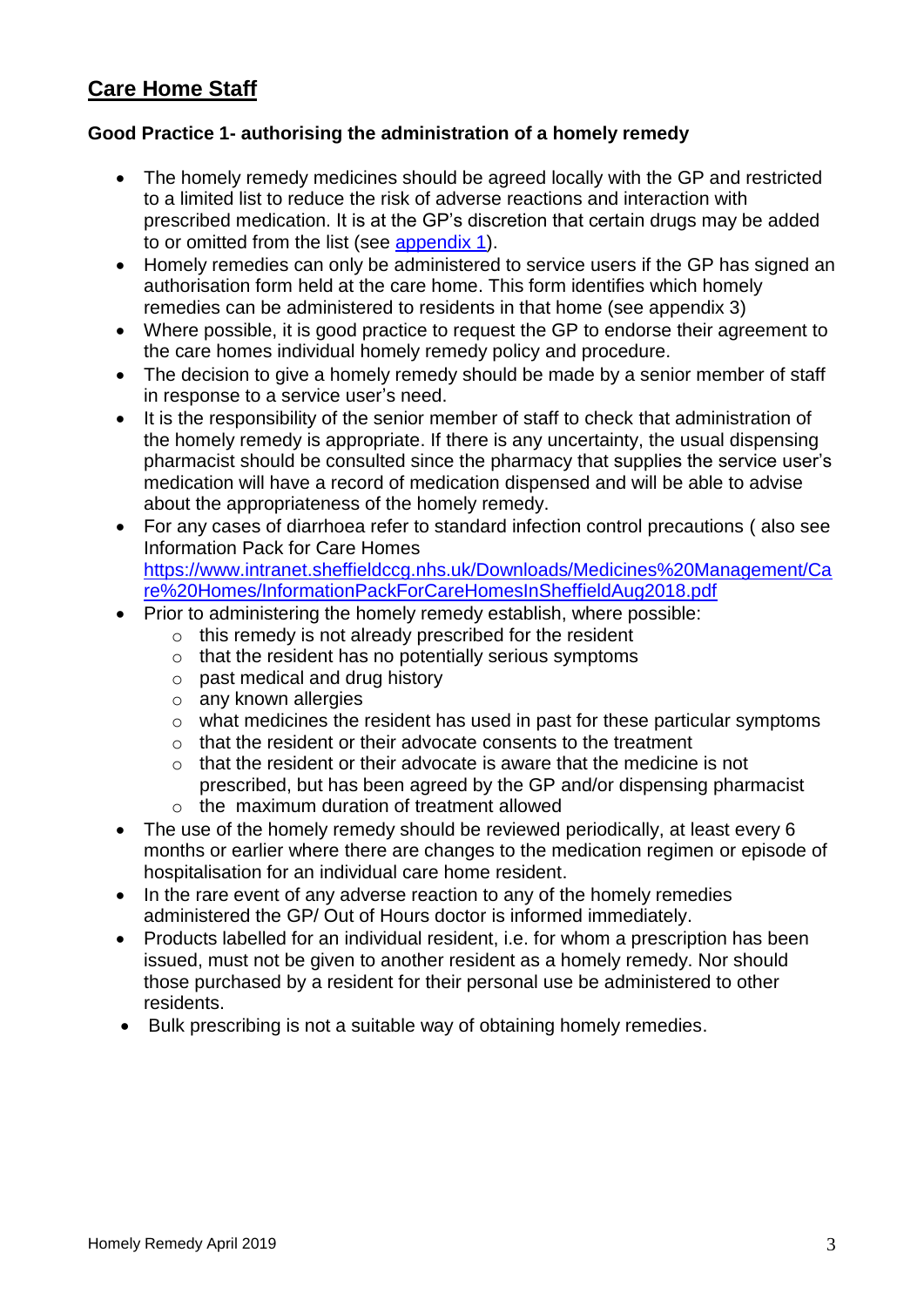# **Good Practice 2 –Documentation**

- The details should be entered on to
	- o the Homely Remedies Register (see example [appendix 2\)](#page-6-0)
	- o the service user's records
	- $\circ$  the service user's MAR chart (by transcribing) stating this is a homely remedy. All transcribed details must include any specific direction and follow good practice guidance – see care home medication administration and transcribing guidance

Two signatures required for hand written MAR and to check transcribing



- The reason for administration, the time it was given and effect of the medication should be documented in the service user's record (and on the reverse of the MAR chart, where this has the facility for recording carer's notes).
- A running balance of all homely remedies must be kept on the Homely Remedies Register which should be checked weekly.
- If advice from the dispensing pharmacist is sought then they should be informed of any non-prescribed medicines being taken by people who use the service.

# **Good Practice 3 - Duration of Treatment**

 If symptoms persist for more than **48 hours (or 24 hours if symptoms of diarrhoea are present**), the resident's GP / Out of hours must be consulted for review.

## **Good Practice 4 - Storage of Homely Remedies**

- All homely remedies must be stored in a lockable cabinet. These preparations must be stored separately from the service users' prescribed medication and should be identifiable as homely remedies.
- Once opened, all liquids should have the date opened recorded on the container. Note some products may have a shorter shelf–life once opened, check the manufacturer's literature or seek guidance from the pharmacist.
- The balance and expiry dates of the homely remedies must be checked regularly (preferably monthly).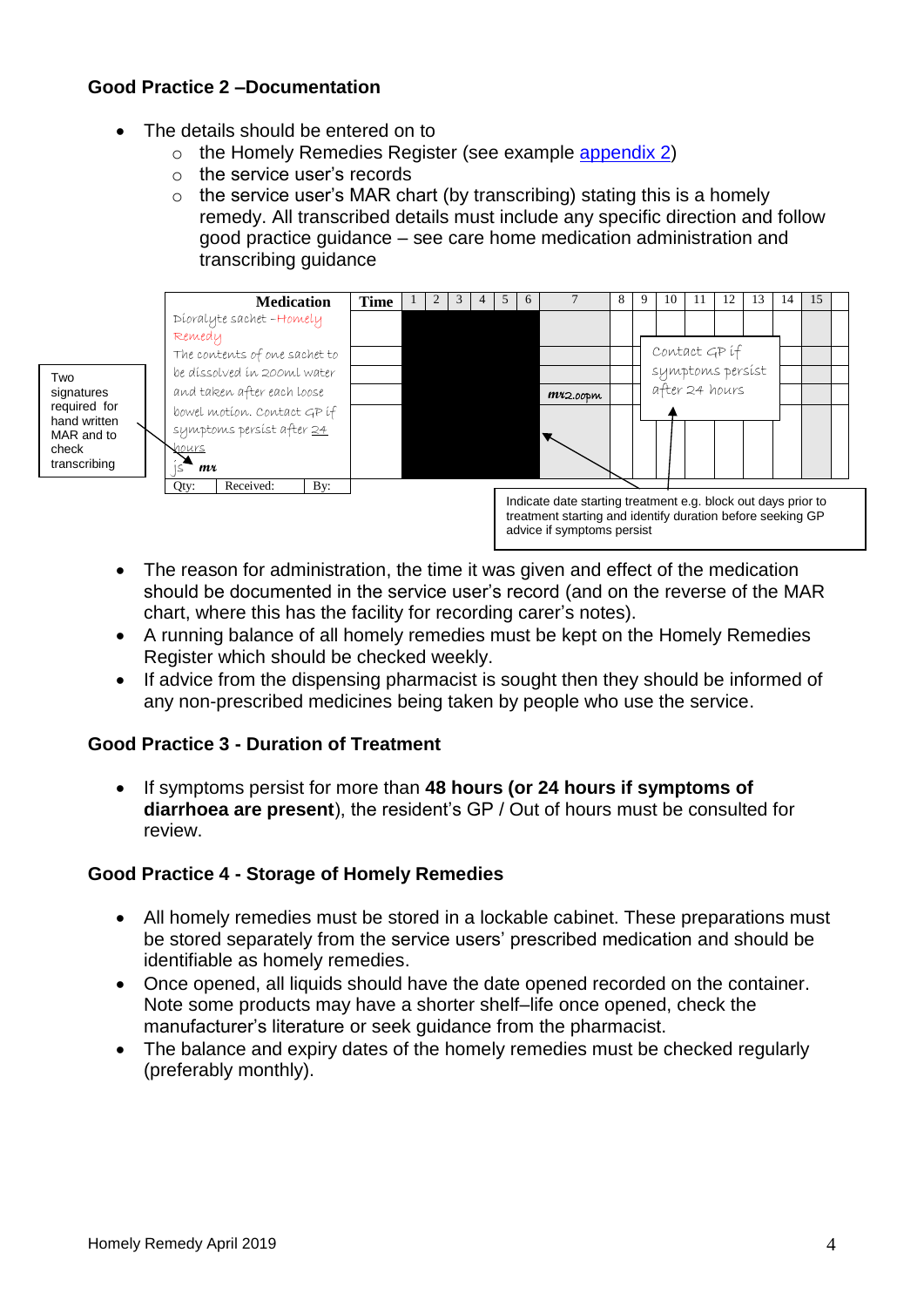# **Prescriber**

## **Good Practice 1 – authorising homely remedy administration**

- The GP is asked to approve and authorise [\(appendix](#page-10-0) 3) a list of homely medicines and indications for use. This list should be limited to reduce the risk of adverse reactions and interaction with prescribed medication. It is at the GP's discretion that certain medicines may be added to or omitted from the list (see [appendix 1\)](#page-5-0).
- The GP may consider excluding a service user from being administered a homely remedy. The names of these service users should be listed on this form.
- When a new service user registers with the care home the GP should consider whether this person is to be included to be administered homely remedies
- Authorisation of homely remedies should be reviewed intermittently, for example at medication review, or when service users condition changes.

## **Good Practice 2** - **continuing treatment beyond 24/ 48 hours**

 If symptoms persist for more than **48 hours (or 24 hours if symptoms of diarrhoea are present**), the resident's GP / Out of hours must be consulted for review.

## **Appendices**

## [Appendix](#page-5-0) 1 – Suggested list of homely remedies

- [Appendix 2](#page-6-0) Sample homely remedy register
- [Appendix 3](#page-10-0) Sample authorisation form for GP to complete

## **References and resources**

- Information Pack for Care Homes [https://www.intranet.sheffieldccg.nhs.uk/Downloads/Medicines%20Management/Ca](https://www.intranet.sheffieldccg.nhs.uk/Downloads/Medicines%20Management/Care%20Homes/InformationPackForCareHomesInSheffieldAug2018.pdf) [re%20Homes/InformationPackForCareHomesInSheffieldAug2018.pdf](https://www.intranet.sheffieldccg.nhs.uk/Downloads/Medicines%20Management/Care%20Homes/InformationPackForCareHomesInSheffieldAug2018.pdf)
- Homely Remedy Guide: for local adaptation to fit within individual care home medication policies

<http://www.nationalcareforum.org.uk/documentLibraryDocument.asp?ID=264>

 Managing medicines in care homes. NICE good practice guideline SC1. March 2014

<https://www.nice.org.uk/guidance/sc1>

- PrescQIPP Care Homes Homely Remedies:[https://www.prescqipp.info/our-resources/bulletins/bulletin-72-care-homes-homely](https://www.prescqipp.info/our-resources/bulletins/bulletin-72-care-homes-homely-remedies/)[remedies/](https://www.prescqipp.info/our-resources/bulletins/bulletin-72-care-homes-homely-remedies/)
- NHSE Guidance on conditions for which over the counter items should not routinely be prescribed in primary care: FAQs People living in care homes [https://www.england.nhs.uk/medicines/conditions-for-which-over-the-counter-items](https://www.england.nhs.uk/medicines/conditions-for-which-over-the-counter-items-should-not-routinely-be-prescribed/conditions-for-which-over-the-counter-items-should-not-routinely-be-prescribed-in-primary-care-implementation-resources/faqs/#where-can-i-find-more-information-about-the-use-of-otc-medicines-in-care-homes)[should-not-routinely-be-prescribed/conditions-for-which-over-the-counter-items](https://www.england.nhs.uk/medicines/conditions-for-which-over-the-counter-items-should-not-routinely-be-prescribed/conditions-for-which-over-the-counter-items-should-not-routinely-be-prescribed-in-primary-care-implementation-resources/faqs/#where-can-i-find-more-information-about-the-use-of-otc-medicines-in-care-homes)[should-not-routinely-be-prescribed-in-primary-care-implementation](https://www.england.nhs.uk/medicines/conditions-for-which-over-the-counter-items-should-not-routinely-be-prescribed/conditions-for-which-over-the-counter-items-should-not-routinely-be-prescribed-in-primary-care-implementation-resources/faqs/#where-can-i-find-more-information-about-the-use-of-otc-medicines-in-care-homes)[resources/faqs/#where-can-i-find-more-information-about-the-use-of-otc-medicines](https://www.england.nhs.uk/medicines/conditions-for-which-over-the-counter-items-should-not-routinely-be-prescribed/conditions-for-which-over-the-counter-items-should-not-routinely-be-prescribed-in-primary-care-implementation-resources/faqs/#where-can-i-find-more-information-about-the-use-of-otc-medicines-in-care-homes)[in-care-homes](https://www.england.nhs.uk/medicines/conditions-for-which-over-the-counter-items-should-not-routinely-be-prescribed/conditions-for-which-over-the-counter-items-should-not-routinely-be-prescribed-in-primary-care-implementation-resources/faqs/#where-can-i-find-more-information-about-the-use-of-otc-medicines-in-care-homes)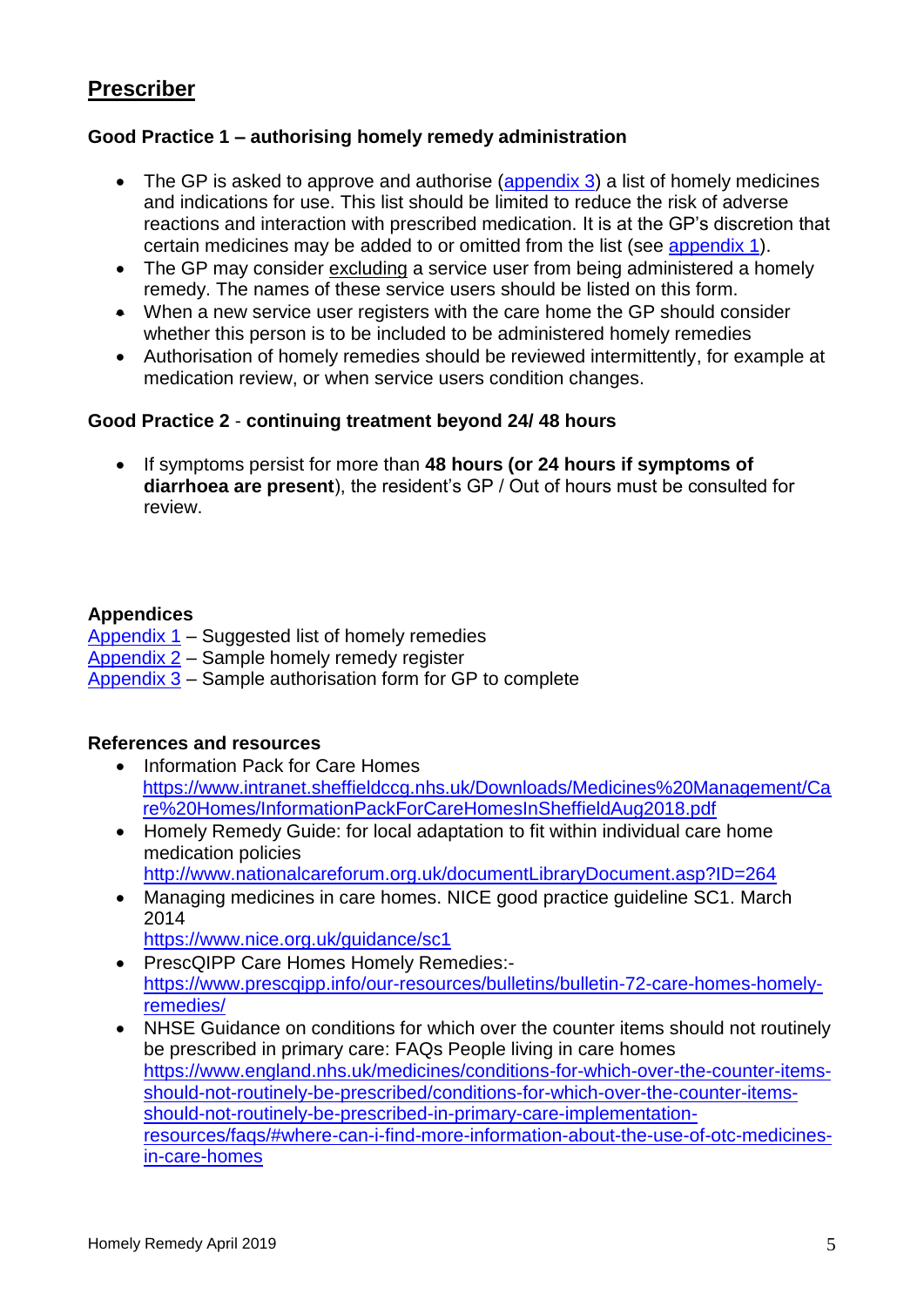<span id="page-5-0"></span>

| Indication/Symptoms                                   | <b>Homely Remedy</b>                                                                                                 | Instructions for use in adults                                                                                                                                          | GP to be consulted if<br>symptoms persist for |
|-------------------------------------------------------|----------------------------------------------------------------------------------------------------------------------|-------------------------------------------------------------------------------------------------------------------------------------------------------------------------|-----------------------------------------------|
| Mild pain                                             | Paracetamol tablets                                                                                                  | ONE to TWO tablets to be given 4-6 hourly if required for pain relief.                                                                                                  | longer than:<br>48 hours                      |
| eg toothache, relief of<br>cold symptoms,<br>headache | (500mg)<br>Paracetamol soluble                                                                                       | Maximum of 8 tablets in 24 hours. Do not give with other paracetamol<br>containing medicines.                                                                           |                                               |
|                                                       | tablets (500mg)<br>NB; only consider<br>soluble if service<br>user unable to take<br>ordinary paracetamol<br>tablets | NB : ONE tablet to be given 4-6 hourly if required for pain relief – if the<br>service users weight is less than 50Kg                                                   |                                               |
| <b>Sore throat</b>                                    | Glycerin, honey and                                                                                                  | One to be sucked when required for sore throat.                                                                                                                         | 48 hours                                      |
|                                                       | lemon lozenges                                                                                                       | (Note: not to be used if service user considered to be at risk of choking)                                                                                              |                                               |
|                                                       | Paracetamol soluble<br>tablets (500mg)                                                                               | ONE to TWO tablets to be given 4-6 hourly if required for pain relief.<br>Maximum of 8 tablets in 24 hours. Do not give with other paracetamol<br>containing medicines. |                                               |
|                                                       |                                                                                                                      | NB : ONE tablet to be given 4-6 hourly if required for pain relief – if the<br>service users weight is less than 50Kg                                                   |                                               |
| Diarrhoea - for<br>replacement of water               | <b>Oral Rehydration</b><br>Salts -                                                                                   | The contents of one sachet to be dissolved in 200ml water and taken<br>after each loose bowel motion.                                                                   | 24 hours                                      |
| and salt loss in                                      | e.g, Dioralyte                                                                                                       | If vomiting has occurred small amounts should be taken regularly.                                                                                                       | Do not use if the                             |
| treatment of acute<br>diarrhoea.                      | sachets,                                                                                                             | Cover and store any remaining solution in the fridge for up to 24 hours.<br>This should be labelled with service user's name, date of birth, date and                   | service user has any<br>of the following      |
|                                                       |                                                                                                                      | time of reconstitution.                                                                                                                                                 | (consult GP                                   |
|                                                       |                                                                                                                      | Patient information leaflet                                                                                                                                             | immediately):<br>Persistent vomiting          |
|                                                       |                                                                                                                      | http://www.medicines.org.uk/emc/medicine/25542/XPIL/Dioralyte+Blackcurrant+++Citrus+++Natural/                                                                          | <b>Diabetes</b>                               |
|                                                       |                                                                                                                      |                                                                                                                                                                         | Low sodium /<br>potassium diet                |
|                                                       |                                                                                                                      |                                                                                                                                                                         |                                               |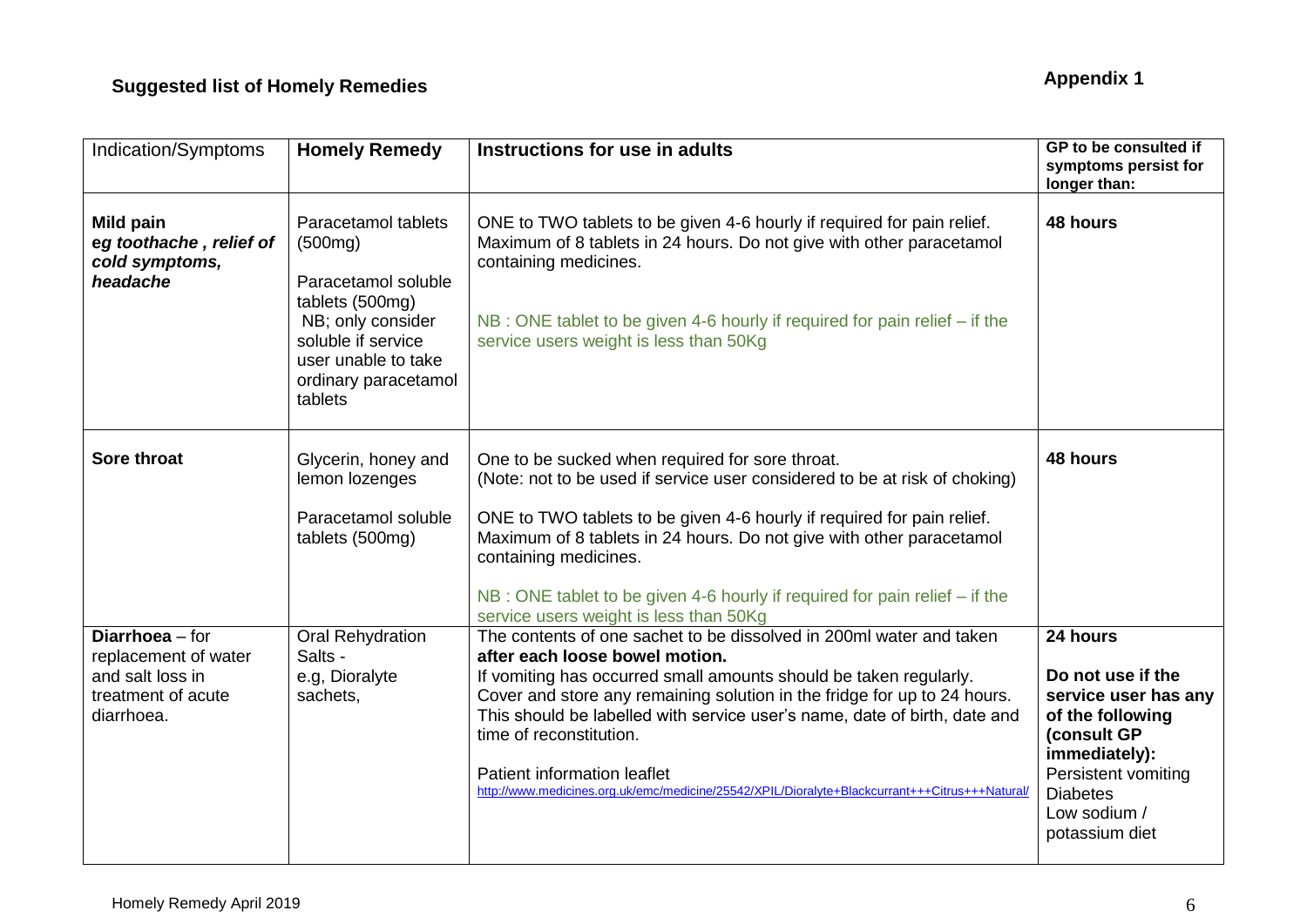### **HOMELY REMEDIES REGISTER - PARACETAMOL 500MG TABLETS**

#### **Check balance of stock weekly**

Before administering paracetamol tablets, the service user's **Medicine Administration Record (MAR)** must be checked to ensure that no other medication containing paracetamol is prescribed

**Maximum Adult dose: ONE or TWO tablets to be taken 4 - 6 hourly when required for pain relief. No more than 8 tablets in 24 hours**

**Use 1 tablet (maximum 4 tablets per 24 hours) where service user weight is less than 50kg**

**Paracetamol administered from the homely remedies stock must be recorded on this register, on the service user's MAR chart and in the service user's records. The reason for administration and effect of the medication should be documented in the service user's notes (and reverse of MAR if available)**

**Batch number …………………………… Number in unopened box………**

<span id="page-6-0"></span>

**Expiry Date ……………………………**

**Contact prescriber if symptoms persist for longer than 48 hours**

| <b>Date</b> | <b>Time</b> | <b>Service User Name</b> | <b>Reason Given</b> | <b>Amount Taken</b> | <b>Senior Staff</b><br><b>Member Signature</b> | <b>Balance</b> |
|-------------|-------------|--------------------------|---------------------|---------------------|------------------------------------------------|----------------|
|             |             |                          |                     |                     |                                                |                |
|             |             |                          |                     |                     |                                                |                |
|             |             |                          |                     |                     |                                                |                |
|             |             |                          |                     |                     |                                                |                |
|             |             |                          |                     |                     |                                                |                |
|             |             |                          |                     |                     |                                                |                |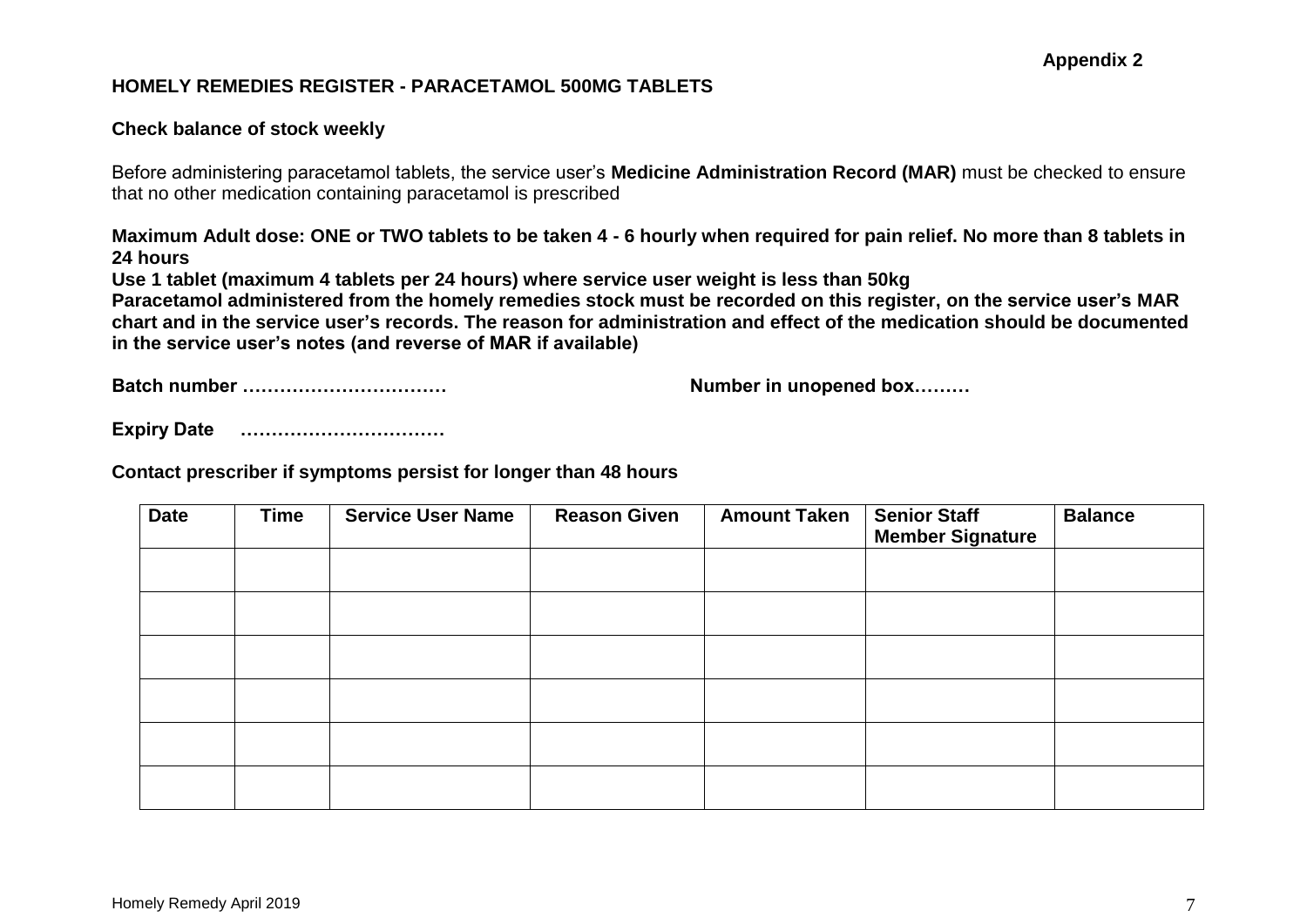#### **HOMELY REMEDIES REGISTER - PARACETAMOL 500MG TABLETS (Soluble)**

**Appendix 2**

#### **Check balance of stock monthly (or weekly if frequency of use is increasing)**

Before administering soluble paracetamol tablets, the service user's **Medicine Administration Record (MAR)** must be checked to ensure that no other medication containing paracetamol is prescribed

**Maximum Adult dose: ONE or TWO tablets to be taken 4 - 6 hourly when required for pain relief. No more than 8 tablets in 24 hours Use 1 tablet (maximum 4 tablets per 24 hours) where service user weight is less than 50kg**

**Soluble paracetamol administered from the homely remedies stock must be recorded on this register**, **on the service user's MAR chart and in the service user's records. The reason for administration and effect of the medication should be documented in the service user's notes (and reverse of MAR if available)**

**Batch number …………………………… Number in unopened box………**

**Expiry Date ……………………………**

**Contact prescriber if symptoms persist for longer than 48 hours**

| <b>Date</b> | <b>Time</b> | <b>Service User Name</b> | <b>Reason Given</b> | <b>Amount Taken</b> | <b>Senior Staff</b><br><b>Member Signature</b> | <b>Balance</b> |
|-------------|-------------|--------------------------|---------------------|---------------------|------------------------------------------------|----------------|
|             |             |                          |                     |                     |                                                |                |
|             |             |                          |                     |                     |                                                |                |
|             |             |                          |                     |                     |                                                |                |
|             |             |                          |                     |                     |                                                |                |
|             |             |                          |                     |                     |                                                |                |
|             |             |                          |                     |                     |                                                |                |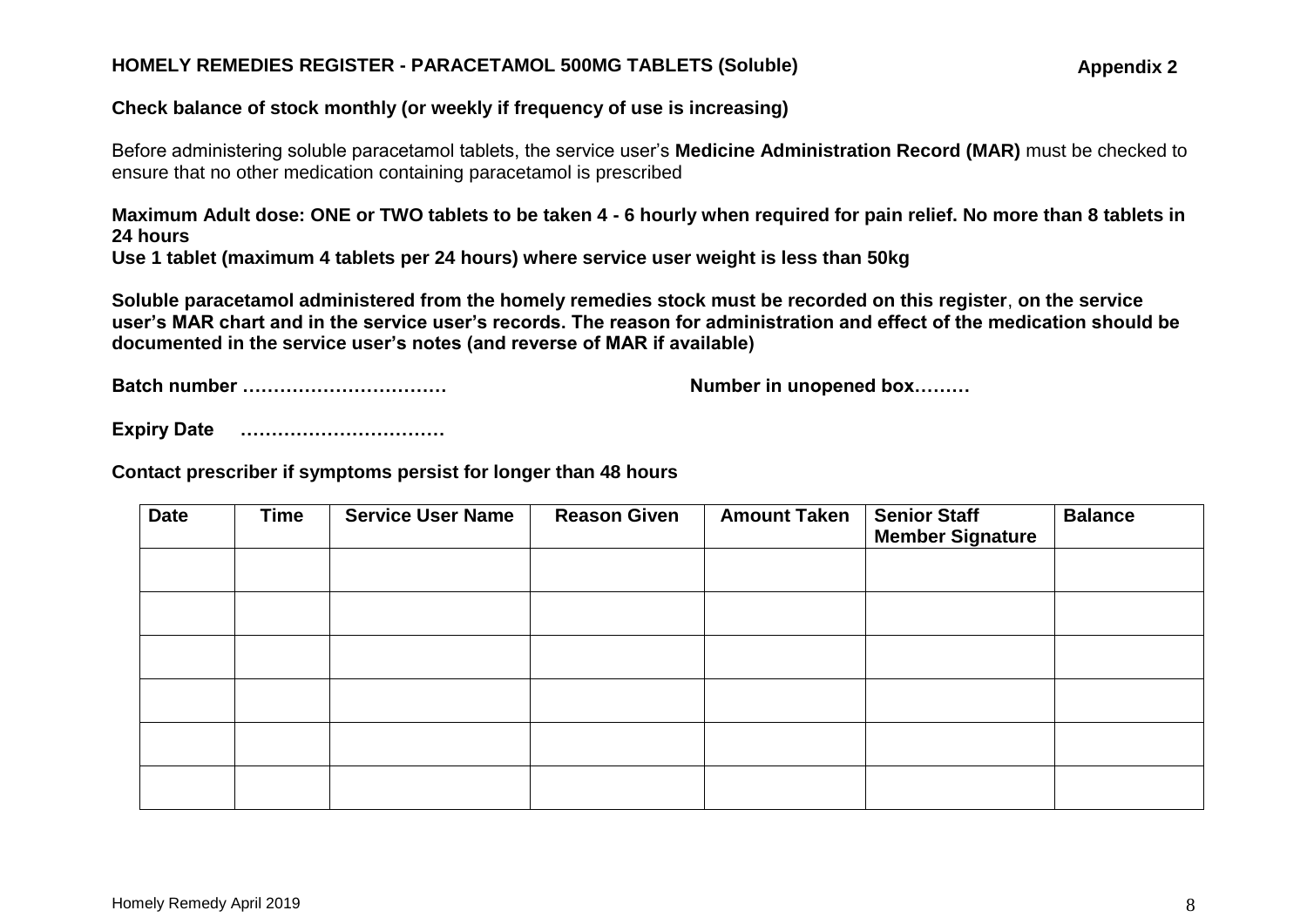### **HOMELY REMEDIES REGISTER - GLYCERIN, HONEY AND LEMON LOZENGES**

**Check balance of stock monthly (or weekly if frequency of use is increasing)**

Before administering lozenges to the service user, ensure they are not at risk of choking **Adult dose: ONE to be sucked when required for sore throat**

**Glycerin, Honey and Lemon lozenges administered from the homely remedies stock must be recorded on this register, on the service users MAR chart and in the service user's records. The reason for administration and effect of the medication should be documented in the service user's notes (and reverse of MAR if available)**

**Batch number …………………………… Number in unopened box………**

**Expiry Date ……………………………**

**Contact prescriber if symptoms persist for longer than 48 hours**

| <b>Date</b> | <b>Time</b> | <b>Service User Name</b> | <b>Reason Given</b> | <b>Amount Taken</b> | <b>Senior Staff Member</b><br><b>Signature</b> | <b>Balance</b> |
|-------------|-------------|--------------------------|---------------------|---------------------|------------------------------------------------|----------------|
|             |             |                          |                     |                     |                                                |                |
|             |             |                          |                     |                     |                                                |                |
|             |             |                          |                     |                     |                                                |                |
|             |             |                          |                     |                     |                                                |                |
|             |             |                          |                     |                     |                                                |                |
|             |             |                          |                     |                     |                                                |                |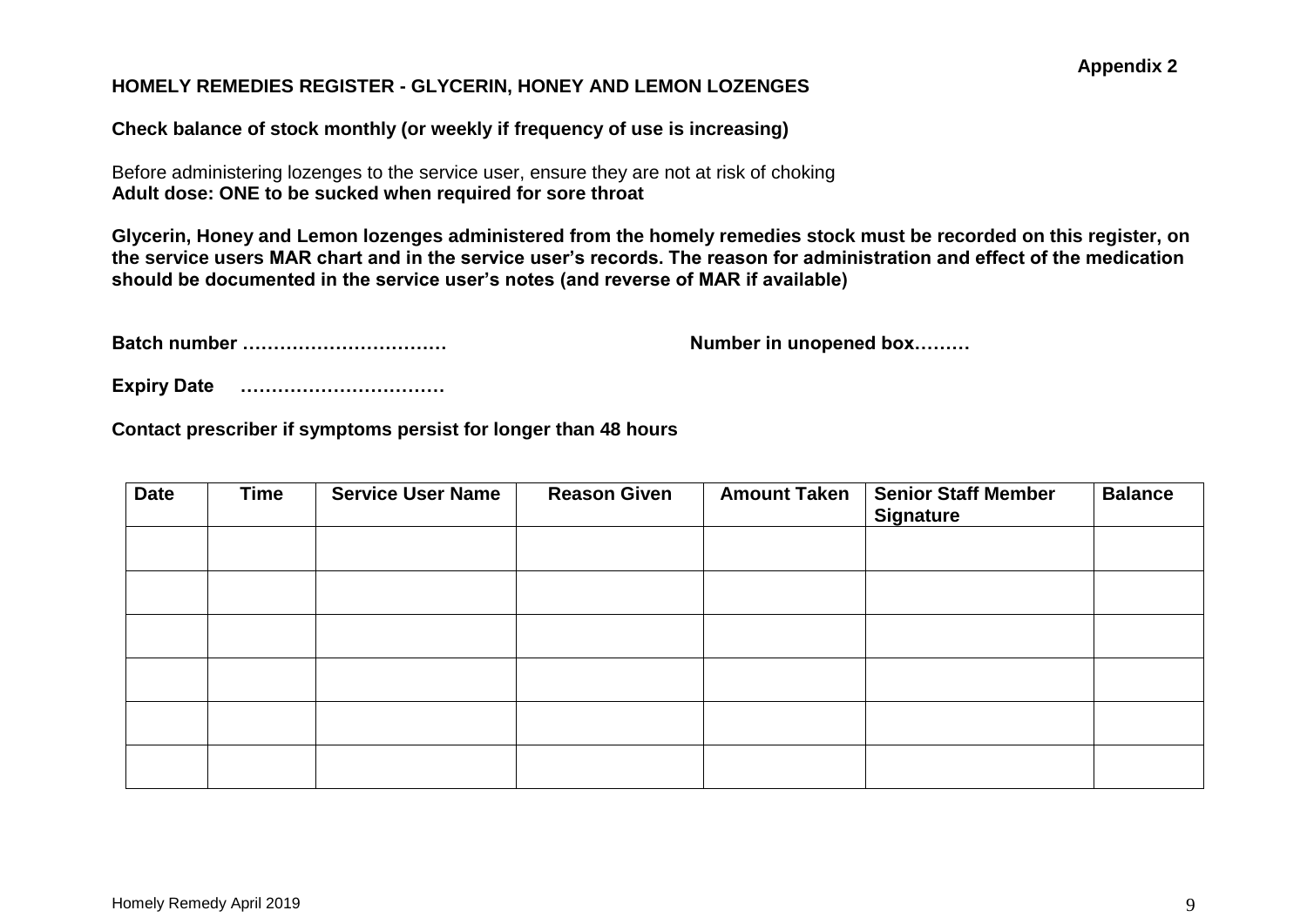#### **HOMELY REMEDIES REGISTER - ORAL REHYDRATION SALTS**

### **Check balance of stock monthly (or weekly if frequency of use is increasing)**

Oral rehydration salts e.g. Dioralyte® sachets can be given for replacement of water and salt loss in treatment of acute diarrhoea **Adult dose: The contents of one sachet to be dissolved in 200ml water and taken after each loose bowel motion***.* If vomiting has occurred small amounts should be taken regularly. Store any remaining solution in the fridge for up to 24 hours. This should be clearly labelled with the service user's name, date of birth, date and time the sachet was prepared.

**Oral rehydration salts administered on from the homely remedies stock must be recorded on this register, on the service users MAR chart and in the service user's records. The reason for administration and effect of the medication should be documented in the service user's notes (and reverse of MAR if available)**

**Do not use if any of the following are present (consult GP immediately) persistent vomiting, service user is diabetic or is on low sodium/ potassium diet.**

**Name of preparation ………………………………**

**Batch number …………………………… Number in unopened box………**

**Expiry Date ……………………………**

**Contact prescriber if symptoms persist for longer than 24 hours**

| <b>Date</b> | <b>Time</b> | <b>Service User Name</b> | <b>Reason given</b> | $\tilde{\phantom{a}}$<br><b>Amount taken</b> | Senior staff member<br>signature | <b>Balance</b> |
|-------------|-------------|--------------------------|---------------------|----------------------------------------------|----------------------------------|----------------|
|             |             |                          |                     |                                              |                                  |                |
|             |             |                          |                     |                                              |                                  |                |
|             |             |                          |                     |                                              |                                  |                |
|             |             |                          |                     |                                              |                                  |                |
|             |             |                          |                     |                                              |                                  |                |